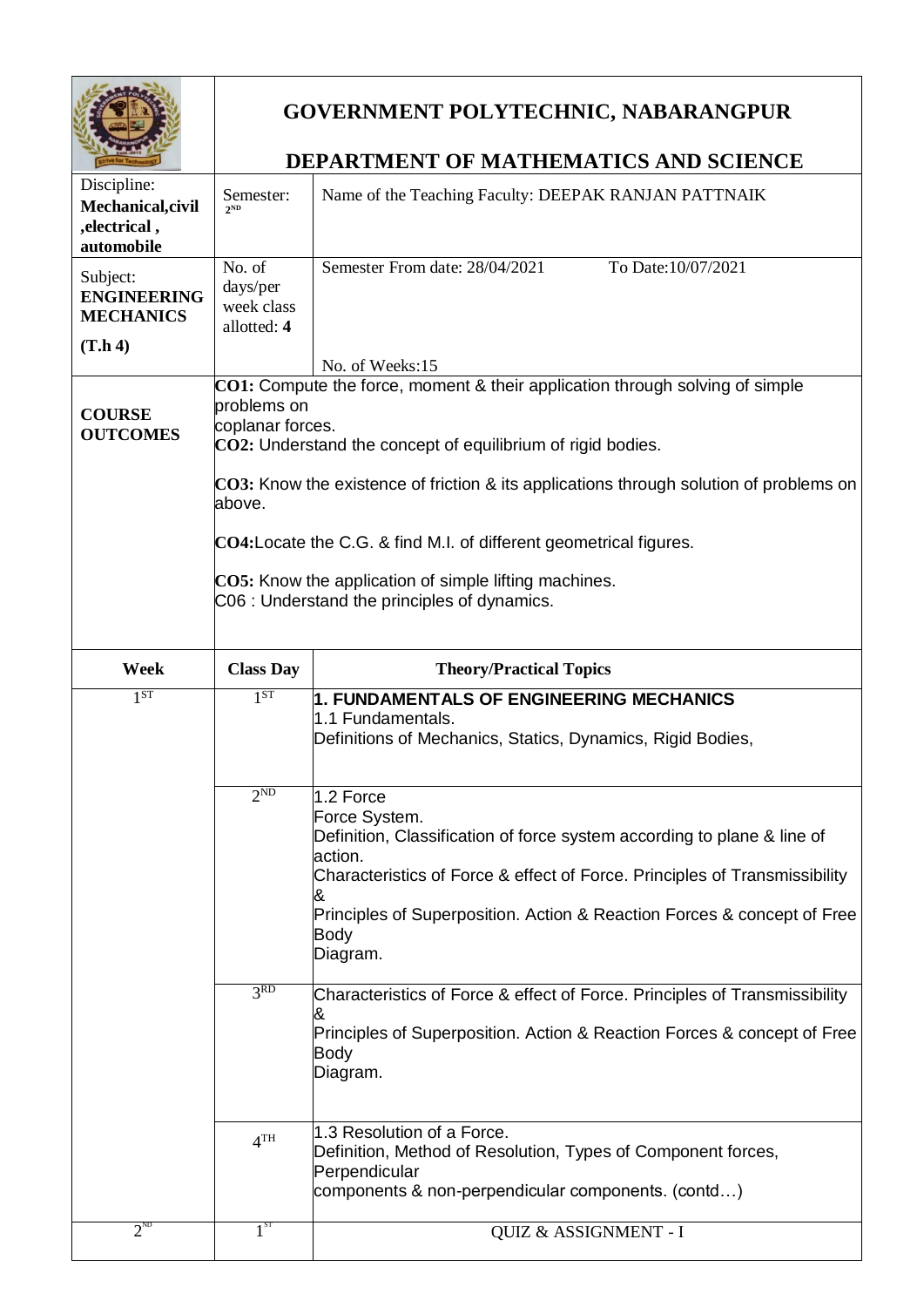|                 | 2 <sup>ND</sup> | 1.3 Resolution of a Force.<br>Definition, Method of Resolution, Types of Component forces,<br>Perpendicular                                                                                                                                                         |
|-----------------|-----------------|---------------------------------------------------------------------------------------------------------------------------------------------------------------------------------------------------------------------------------------------------------------------|
|                 |                 | components & non-perpendicular components.                                                                                                                                                                                                                          |
|                 | 3 <sup>RD</sup> | 1.4 Composition of Forces.<br>Definition, Resultant Force, Method of composition of forces, (contd)                                                                                                                                                                 |
|                 | 4 <sup>TH</sup> | 1.4 Composition of Forces.<br>Definition, Resultant Force, Method of composition of forces,                                                                                                                                                                         |
| 3 <sup>RD</sup> | 1 <sup>ST</sup> | 1.4.1 Analytical Method such as Law of Parallelogram of forces &<br>method of resolution.(contd)                                                                                                                                                                    |
|                 | $2^{ND}$        | QUIZ & ASSIGNMENT - II                                                                                                                                                                                                                                              |
|                 | 3 <sup>RD</sup> | 1.4.1 Analytical Method such as Law of Parallelogram of forces &<br>method of resolution                                                                                                                                                                            |
|                 | $4^{TH}$        | 1.4.2. Graphical Method.<br>Introduction, Space diagram, Vector diagram, Polygon law of forces.<br>(contd…)                                                                                                                                                         |
| 4 <sup>TH</sup> | 1 <sup>ST</sup> | Solved numericals                                                                                                                                                                                                                                                   |
|                 | 2 <sub>ND</sub> | 1.4.2. Graphical Method.<br>Introduction, Space diagram, Vector diagram, Polygon law of forces.                                                                                                                                                                     |
|                 | 3 <sup>RD</sup> | 1.4.3 Resultant of concurrent, non-concurrent & parallel force system by<br>Analytical<br>& Graphical Method(contd)                                                                                                                                                 |
|                 | 4 <sup>TH</sup> | 1.4.3 Resultant of concurrent, non-concurrent & parallel force system by<br>Analytical<br>& Graphical Method                                                                                                                                                        |
| $5^{\text{th}}$ | $1^{st}$        | 1.5 Moment of Force.<br>Definition, Geometrical meaning of moment of a force, measurement of<br>moment of a force & its S.I units. Classification of moments according to<br>direction of rotation, sign convention, Law of moments, Varignon's<br>Theorem, (contd) |
|                 | 2 <sub>ND</sub> | 1.5 Moment of Force.<br>Definition, Geometrical meaning of moment of a force, measurement of<br>moment of a force & its S.I units. Classification of moments according to<br>direction of rotation, sign convention, Law of moments, Varignon's<br>Theorem,         |
|                 | $3^{RD}$        | Couple – Definition, S.I. units, measurement of couple, properties of<br>couple.                                                                                                                                                                                    |
|                 | $4^{TH}$        | 2. EQUILIBRIUM<br>2.1 Definition, condition of equilibrium, Analytical & Graphical conditions<br>of                                                                                                                                                                 |
|                 |                 | equilibrium for concurrent, non-concurrent & Free Body Diagram.                                                                                                                                                                                                     |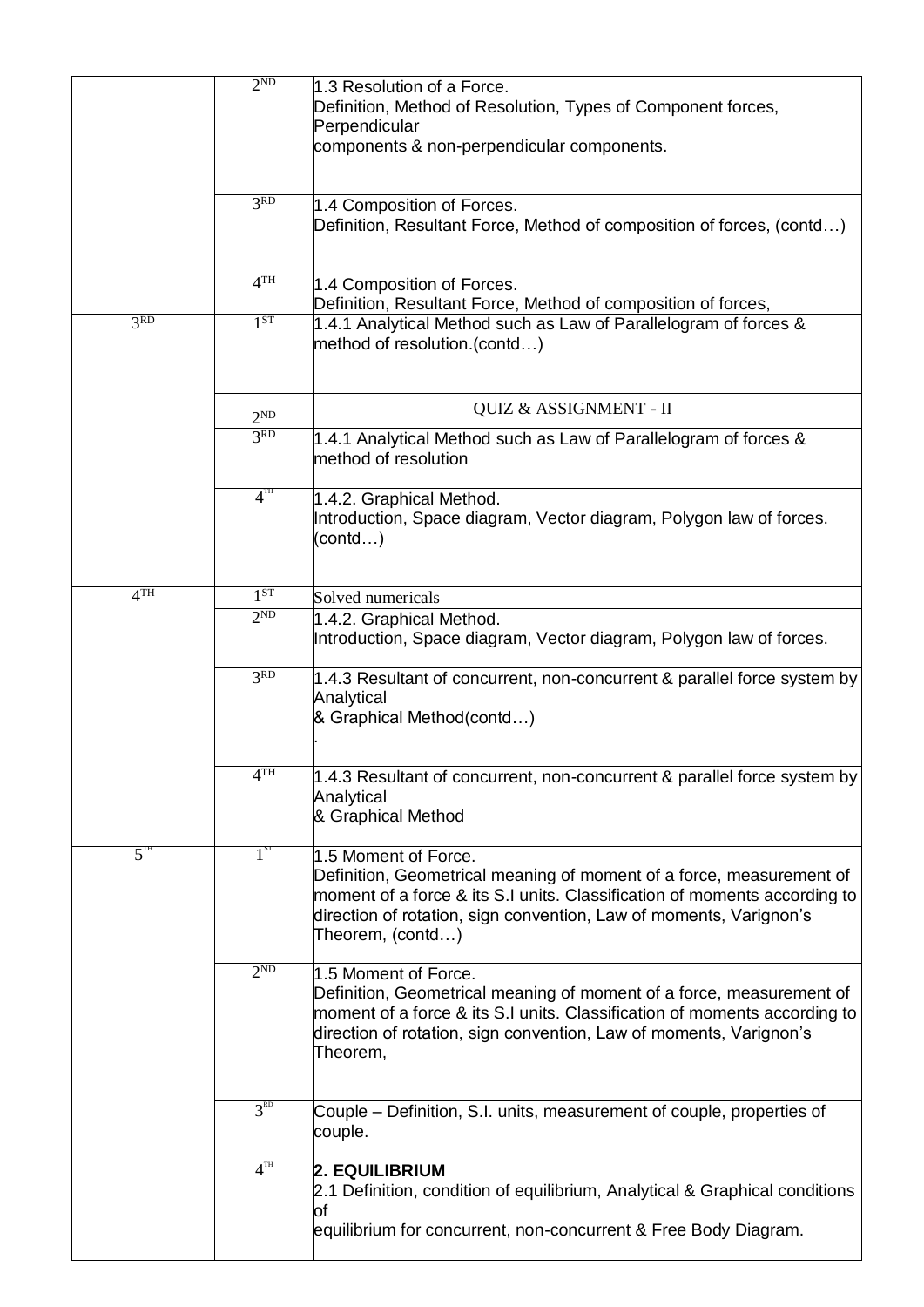|                 |                 | (contd)                                                                                                                                                                                                                                                          |
|-----------------|-----------------|------------------------------------------------------------------------------------------------------------------------------------------------------------------------------------------------------------------------------------------------------------------|
| 6 <sup>TH</sup> | 1 <sup>ST</sup> | 2. EQUILIBRIUM<br>2.1 Definition, condition of equilibrium, Analytical & Graphical conditions<br><b>of</b>                                                                                                                                                       |
|                 |                 | equilibrium for concurrent, non-concurrent & Free Body Diagram.                                                                                                                                                                                                  |
|                 | 2 <sup>ND</sup> | 2.2 Lami's Theorem – Statement, Application for solving various<br>engineering<br>problems. (contd)                                                                                                                                                              |
|                 | 3 <sub>RD</sub> | 2.2 Lami's Theorem – Statement, Application for solving various<br>engineering<br>problems.                                                                                                                                                                      |
|                 | 4 <sup>TH</sup> | 3. FRICTION<br>3.1 Definition of friction, Frictional forces, Limiting frictional force,<br>Coefficient of<br>Friction.                                                                                                                                          |
| 7 <sup>TH</sup> | 1 <sup>ST</sup> | Angle of Friction & Repose, Laws of Friction, Advantages &<br>Disadvantages of<br>Friction.                                                                                                                                                                      |
|                 | $2^{ND}$        | 3.2 Equilibrium of bodies on level plane - Force applied on horizontal &<br>inclined plane<br>$(up 8down)$ . $(contd)$                                                                                                                                           |
|                 | 3 <sup>RD</sup> | 3.2 Equilibrium of bodies on level plane - Force applied on horizontal &<br>inclined plane<br>(up &down).                                                                                                                                                        |
|                 | 4 <sup>TH</sup> | <b>QUIZ &amp; ASSIGNMENT - IV</b>                                                                                                                                                                                                                                |
| 8 <sup>TH</sup> | 1 <sup>ST</sup> | 3.3 Ladder, Wedge Friction.                                                                                                                                                                                                                                      |
|                 | $2^{ND}$        | 4. CENTROID & MOMENT OF INERTIA<br>4.1 Centroid – Definition, Moment of an area about an axis, centroid of<br>geometrical<br>figures such as squares, rectangles, triangles, circles, semicircles &<br>quarter<br>circles, centroid of composite figures.(contd) |
|                 | 3 <sup>RD</sup> | 4. CENTROID & MOMENT OF INERTIA<br>4.1 Centroid – Definition, Moment of an area about an axis, centroid of<br>geometrical<br>figures such as squares, rectangles, triangles, circles, semicircles &<br>quarter<br>circles, centroid of composite figures.        |
|                 | 4 <sup>TH</sup> | 4.2 Moment of Inertia – Definition, Parallel axis & Perpendicular axis<br>Theorems. M.I. of<br>plane lamina & different engineering sections.(contd)                                                                                                             |
| QTH             | 1 <sup>ST</sup> | 4.2 Moment of Inertia - Definition, Parallel axis & Perpendicular axis<br>Theorems. M.I. of                                                                                                                                                                      |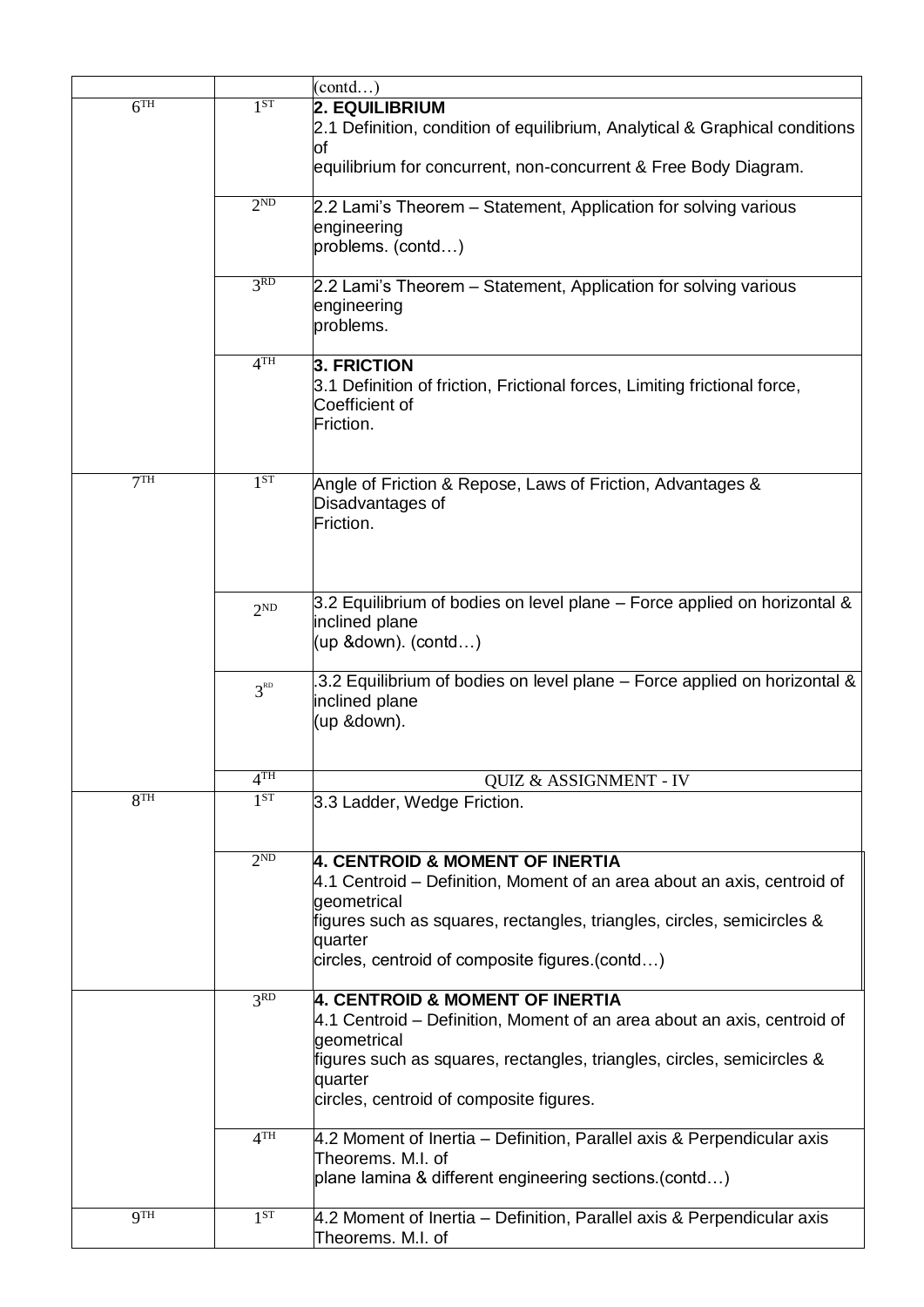|                    |                 | plane lamina & different engineering sections.                                                                                                   |
|--------------------|-----------------|--------------------------------------------------------------------------------------------------------------------------------------------------|
|                    | 2 <sub>ND</sub> | <b>SOLVED NUMERICALS</b>                                                                                                                         |
|                    | 3 <sup>RD</sup> | <b>5. SIMPLE MACHINES</b><br>5.1 Definition of simple machine, velocity ratio of simple and compound                                             |
|                    |                 | gear<br>train, explain simple & compound lifting machine, define M.A, V.R. &<br>Efficiency                                                       |
|                    |                 | & State the relation between them, State Law of Machine, Reversibility<br>of                                                                     |
|                    |                 | Machine, Self Locking Machine (CONTD)                                                                                                            |
|                    | 4 <sup>TH</sup> | <b>5. SIMPLE MACHINES</b><br>5.1 Definition of simple machine, velocity ratio of simple and compound<br>gear                                     |
|                    |                 | train, explain simple & compound lifting machine, define M.A, V.R. &<br>Efficiency                                                               |
|                    |                 | & State the relation between them, State Law of Machine, Reversibility<br>of                                                                     |
|                    |                 | Machine, Self Locking Machine                                                                                                                    |
| $10^{TH}$          | $1^{ST}$        | REVISION.                                                                                                                                        |
|                    | 2 <sup>ND</sup> | QUIZ & ASSIGNMENT - V                                                                                                                            |
|                    | 3 <sup>RD</sup> | 5.2 Study of simple machines – simple axle & wheel, single purchase                                                                              |
|                    |                 | crab<br>winch & double purchase crab winch, Worm & Worm Wheel, Screw<br>Jack.(CONTD)                                                             |
|                    | 4 <sup>TH</sup> | 5.2 Study of simple machines – simple axle & wheel, single purchase<br>crab<br>winch & double purchase crab winch, Worm & Worm Wheel, Screw Jack |
| $11$ <sup>TH</sup> | 1 <sup>ST</sup> | 5.3 Types of hoisting machine like derricks etc, Their use and working<br>principle. No<br>problems.                                             |
|                    | $2^{ND}$        | <b>SOLVED NUMERICALS</b>                                                                                                                         |
|                    | 3 <sub>RD</sub> | <b>SOLVED NUMERICALS</b>                                                                                                                         |
|                    | 4 <sup>TH</sup> | <b>6. DYNAMICS</b>                                                                                                                               |
| $12^{TH}$          | 1 <sup>ST</sup> | 6.1 Kinematics & Kinetics, Principles of Dynamics, Newton's Laws of<br>Motion,<br>Motion of Particle acted upon by a constant force,<br>(CONTD)  |
|                    | 2 <sub>ND</sub> | 6.1 Kinematics & Kinetics, Principles of Dynamics, Newton's Laws of<br>Motion,<br>Motion of Particle acted upon by a constant force,             |
|                    | 3 <sup>RD</sup> | Equations of motion, DeAlembert's Principle.                                                                                                     |
|                    | 4 <sup>TH</sup> | QUIZ & ASSIGNMENT - VI                                                                                                                           |
| 13 <sup>TH</sup>   | 1 <sup>ST</sup> | 6.2 Work, Power, Energy & its Engineering Applications, Kinetic &<br>Potential energy<br>& its application.(CONTD)                               |